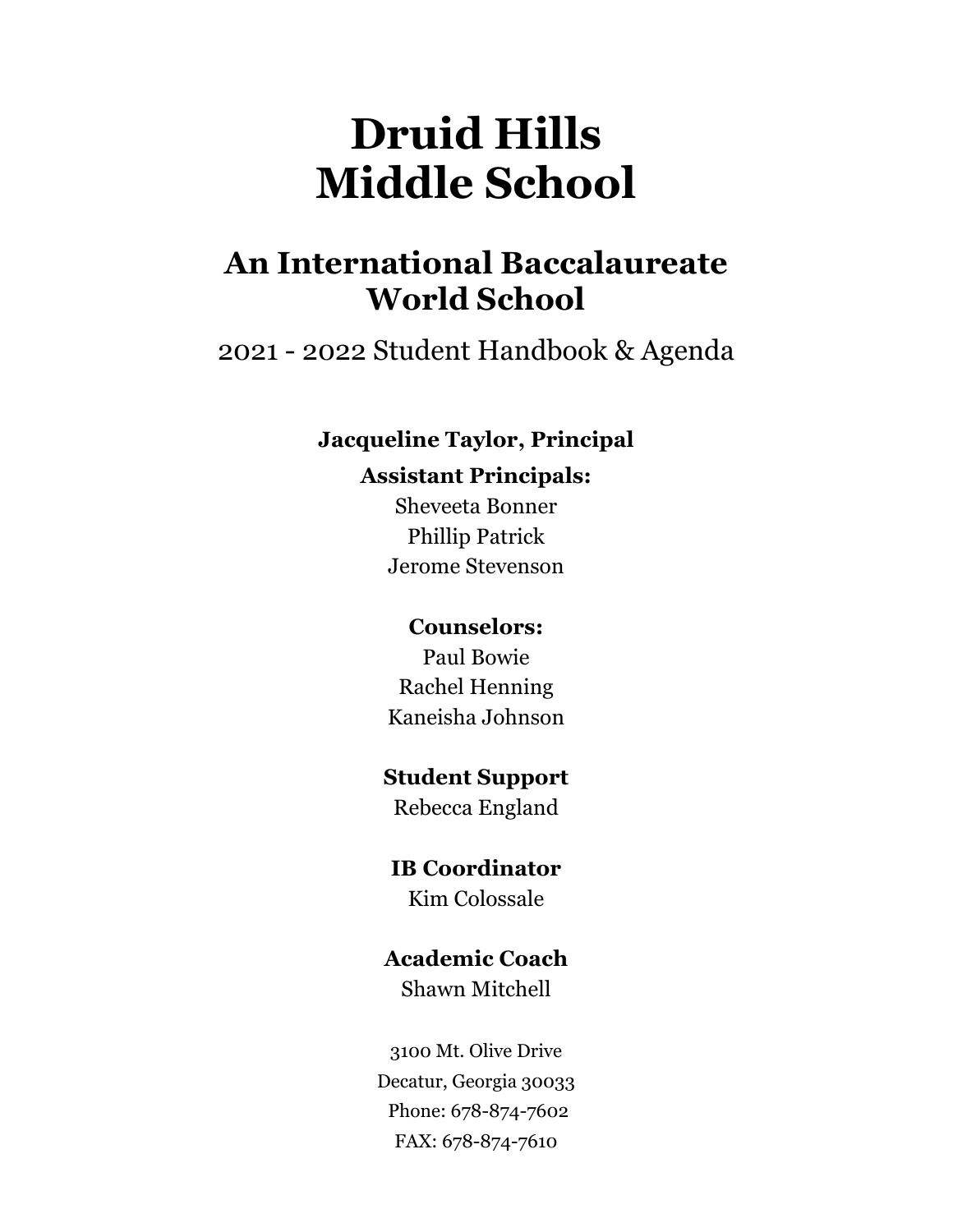#### I. **SPECIAL NOTE OF THANKS**

Thank you to Druid Hills Middle's PTSA and School Council for their concern and care for the students at Druid Hills Middle School.

#### II. **STUDENT CODE OF ETHICS**

Guidelines for Student Behavior

- 1. I will be honest in my statements and actions.
- 2. I will respect school staff, fellow students, and myself.
- 3. I will respect the beliefs of others.
- 4. I will display good conduct and sportsmanship at school, on the bus, and all school activities.
- 5. I will respect the property of others.
- 6. I will work to the best of my ability.
- 7. I will promote school cleanliness and the upkeep of school property.
- 8. I will make substitute teachers and visitors feel welcome.
- 9. I will support school activities.

#### III. **PROGRAM OF STUDIES - DESCRIPTION**

Druid Hills Middle School is a DeKalb County School that houses grades six, seven, and eight. Our school operates on two eighteen-week semesters. Classes are in session from 8:50 A.M. to 3:55 P.M. daily with five hours of instruction in language arts, mathematics, science, and social studies and project-based learning. Students also experience connections and/or elective classes each day.

#### IV. **SUPERVISION OF STUDENTS**

Upon arrival each day, students wishing to eat breakfast will report to the cafeteria. All other students will report to the gym. Students are not to be in any other part of the building before school without permission and supervision from a teacher or administrator.

When released from the cafeteria and gym, students may enter the main hallways, go to their lockers, and report immediately to their first period classes. Once students arrive at school, they may not leave the school without properly checking out through the attendance office.

Students are supervised after school hours only for school-sponsored meetings and activities. Parents should be prompt in picking up their children from school activities. Parents assume full responsibility for supervision of their children beyond a fifteen minute period after the closing of any school event.

### V. **SCHOOL AND PARENT COMMUNICATION**

Druid Hills Middle communicates with parents through many different methods. The best and first line of communication is through direct contact with your child's teacher and/or team. Teachers are available during their planning periods or before and after school. You may call and leave a message and number where you can be reached or you may directly e-mail the party you wish to contact. Faculty and staff e-mail addresses may be found on the school's web site www.dekalb.k12.ga.us/- DruidHillsMiddle/. The school makes every effort to keep accurate student data, but if you have an address or telephone change, please let us know by calling the counseling office at 678-874-7632.

#### VI. **GRADING SYSTEM**

A report card will be prepared for each student each semester of the school year with the progress in each course designated. The grading scale for the DeKalb School System is as follows:

| A | 90-100    | Excellent |
|---|-----------|-----------|
| В | 80-89     | Good      |
| C | $71 - 79$ | Fair      |
| Ð | 70        | Passing   |
| F | Below 70  | Failing   |
|   |           |           |

| CONDUCT: | $S = Satisfactory$      |
|----------|-------------------------|
|          | $N =$ Needs Improvement |
|          | $U =$ Unsatisfactory    |

GRADE POINT AVERAGES: Grade point averages will be computed on a 4.0 scale:

| $A = 4$ points |
|----------------|
| $B = 3$ points |
| $C = 2$ points |
| $D = 1$ point  |
| $F = o$ points |

Identifying Honor Roll Students

First Semester: Honor Roll status is determined by final grades on first semester report card.

Second Semester: Grades appearing on the 13.5 weeks progress report are used to identify Honor Roll status. No subsequent grades can be used in determining Honor Roll status.

All recognition for first and second semester Honor Roll students will be included in the May awards programs.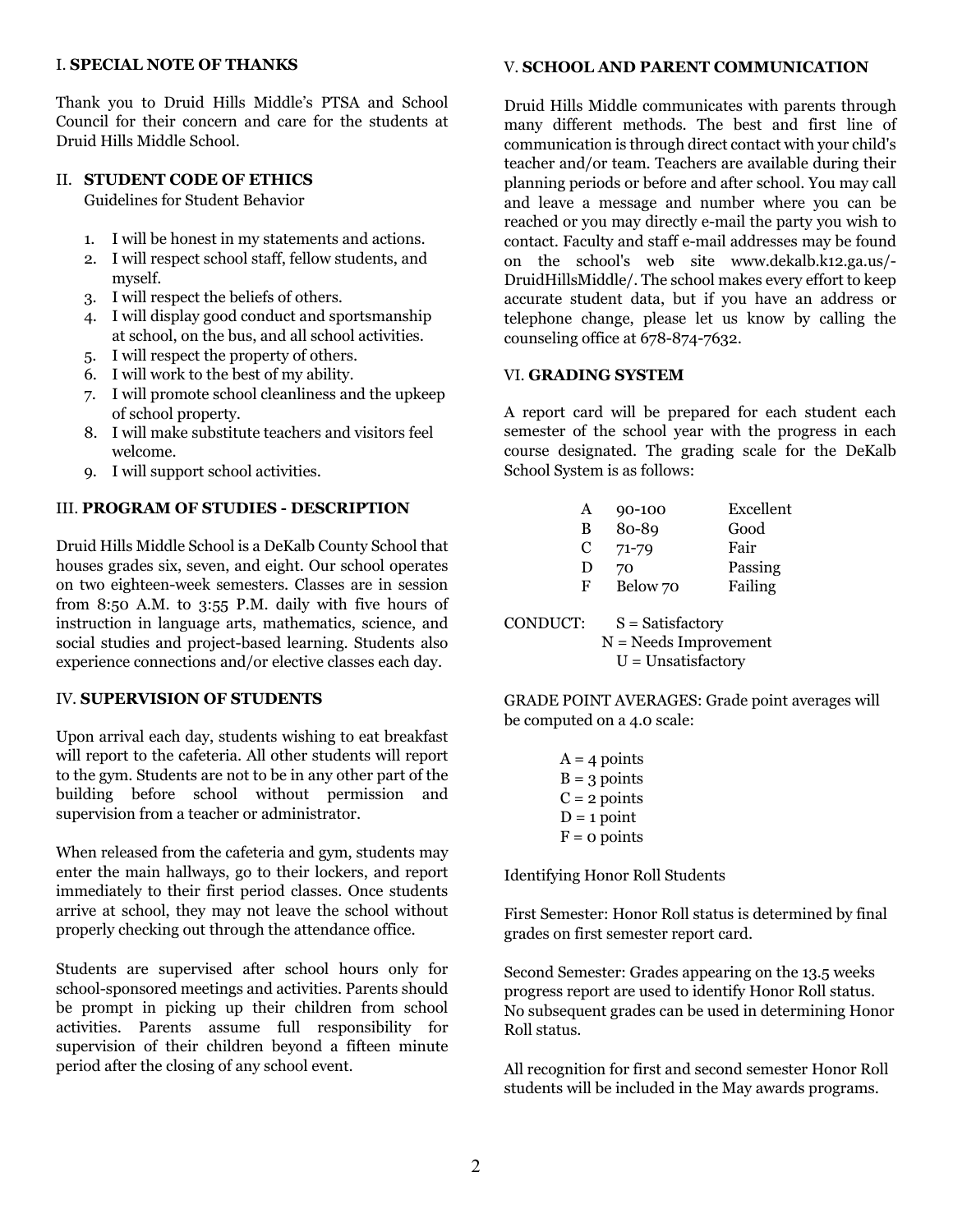#### VII. **GUIDELINES FOR MAKE-UP WORK**

- 1. In the case of missed assignments due to excused absences, the teacher may allow two to five days for completion. In making this determination, the teacher will consider the student's needs and the overall course objectives.
- 2. In the case of missed tests or quizzes, make-up arrangements will be determined by the teacher. Tests missed because of unexcused absences may receive grades of zero. Tests missed are to be made up before or after school at a time set by the teacher. Failure to be present for the scheduled make-up test will normally result in a grade of zero. Afternoon conflicts such as sports or extracurricular activities do not constitute an exception to this rule.
- 3. The teacher, in conjunction with the parent/guardian, counselor, and administrator, will handle cases of extended absences.
- 4. Teachers will establish specific guidelines for making up long-term assignments such as research papers or projects.

5. Students missing fewer than three days will receive their school work upon their return to school. Student will have 3 opportunities to submit late homework, projects, labs and special projects. Students who fail to submit their homework assignment(s) on the date delineated by the individual instructor will receive a deduction as follows:

- **Late Day 1** Eleven (11) points will be deducted and an 89 is the maximum possible point value a student may earn
- Late Day 2 Twenty-two (22) points will be deducted and a 78 is the maximum possible point value a student may earn
- **Late Day 3** Thirty (30) points will be deducted and a 70 is the maximum possible point value a student may earn

**\*Teachers will determine the date the student must submit the missing assignment(s).**

#### VIII. **ACCOUNTABILITY FOR TEXTBOOKS/ CHROMEBOOKS/ SCHOOL PROPERTY**

The DeKalb County Textbook Policy states: *Students shall be responsible for careful stewardship of school property. Students who lose or destroy school property shall be required to reimburse the DeKalb County School Board of Education for the current replacement value of the item(s). Students who return school property which exhibits wear in excess of that which could be attributed to normal use shall be assessed for damages.*

Immediate written notice shall be sent to parents/guardians when a student needs to make restitution for lost, destroyed, or damaged school property. If restitution is not forthcoming in a timely manner, appropriate disciplinary action shall be taken to

facilitate restitution.

Students who owe for lost, destroyed, or damaged property shall be denied the privilege of checking out additional materials until the DeKalb County Board of Education is compensated. Students may continue to use the school's learning resources or equipment within the confines of the school or media center.

Students who have failed to make restitution to the DeKalb County Board of Education for lost, destroyed, or damaged school property shall have their report cards withheld. Students who are immediately unable to pay for lost or damaged school property shall be allowed to pay incrementally. The payments will be based on a payment schedule developed by the school. These students will not be issued another textbook in that content area until complete restitution is made.

#### IX. **PROGRESS REPORTS & PARENT CONFERENCE NIGHTS**

Throughout a semester, a student and his/her parents/guardians will be informed about his/her progress. Formal progress reports will be issued every 4.5 weeks. It is the student's responsibility to give the reports to their parents. If the report is unsatisfactory, parents and teachers are encouraged to meet to establish a plan of remediation that will enhance the probability of the student's success. It is the parent's responsibility to be informed of the dates when these reports are issued. When established, those dates will be posted on the school's website and listed in the school's newsletter, and the PTSA newsletter, DRAGONEWS.

Druid Hills Middle School will host four parent/teacher conference evenings. Conference evening times are 4:30- 6:30 P.M.

#### X. **ACADEMIC HONESTY**

The expectation at Druid Hills Middle School is that students will not be academically dishonest, which includes both giving and accepting help on quizzes, tests, and exams, as well as plagiarism. If cheating occurs, the teacher will inform the student's parent/guardian. The student will receive a zero on the assignment and/or be referred to the grade-level administrator.

The following actions are considered to be academically dishonest:

- 1. Using unauthorized materials on an assignment, quiz, or test.
- 2. Receiving unauthorized information on an assignment, quiz, or test.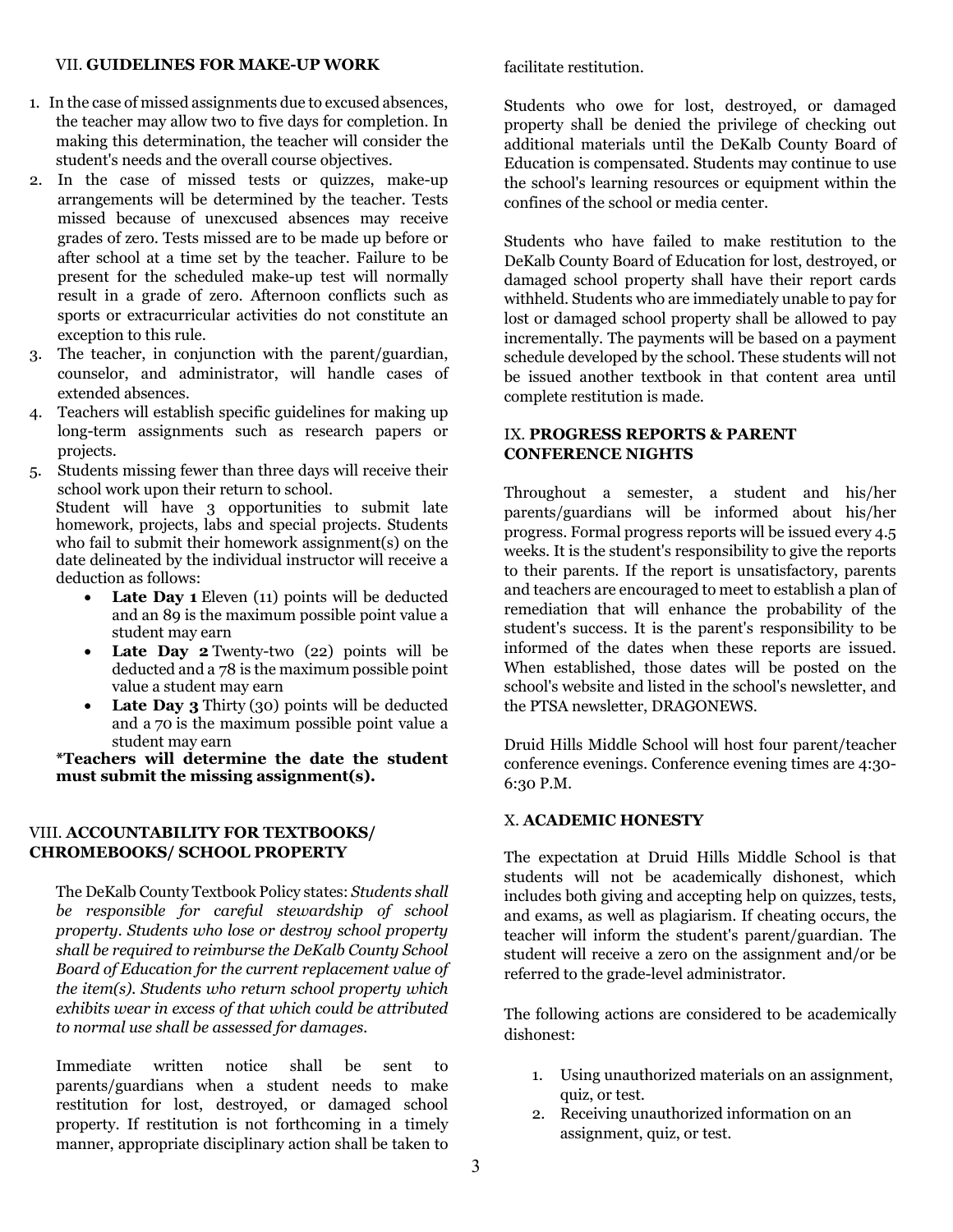- 3. Knowingly giving information on an assignment, quiz, or test.
- 4. Providing specific information, questions, or answers to a student who has not yet completed or taken the assignment, quiz, or test.
- 5. Turning in someone else's work to receive credit.
- 6. Plagiarizing the work of another writer.

#### XI. **COUNSELING CENTER**

The counseling department acts as a support service for the entire school community. Counselors are constantly involved with parents and students to assist them in the areas of academics, careers, and personal/social skills.

Students who wish to speak with a counselor during class time must have a pass from their teacher. Counselors are also available both before and after school. Helping students achieve academic success is the counselor's top priority.

#### XII. **MEDIA CENTER**

The Druid Hills Middle library/media center is open from 8:10 A.M. until 4:10 P.M. each day. Students may come to the library before school without a pass. During the school day students may come to the library at any time with a pass from a teacher. The library is available for reading, research, studying, and tinkering in our Creative Space. The library sponsors many student book clubs and a maker club. Students may also apply to be library assistants. The library staff is available to help students with academic and technology issues.

DHMS students have access to a collection of over 12,000 books and DVDs, as well as online databases available on the library's website. Library books may be checked out for three weeks and DVDs and magazines may be checked out for one week. Materials may be renewed for additional weeks unless they have been placed on hold. Late returns are subject to 5 cents per school day fine. Students must pay full replacement cost of any media center materials or equipment that are lost or damaged while in their care. Printing costs 5 cents per page for black and white and 25 cents per page for color printing.

#### XIII. **FOOD SERVICE PRICES**

Druid Hills Middle School offers both a nutritious breakfast and lunch program. Applications for Free and Reduced Meals will be distributed during the first week of school. These applications must be renewed yearly. If your child participated in the free and reduced program last year, that application expires August 17, 2018. Please submit a new application as soon as possible. However, if the need arises during the school year, applications can be processed at any time.

Meal prices are as follows:

|                      | <b>BREAKFAST</b> | LUNCH  |
|----------------------|------------------|--------|
| <b>Full Price</b>    | \$1.60           | \$2.85 |
| <b>Reduced Price</b> | \$.30            | \$.40  |

All students have an active cafeteria account. It is very beneficial to your child to keep a balance on that account. *There is no charging for meals at the middle school level.*  If your child has no money for lunch, s/he will be provided a cold sandwich and milk one time only. Please note that children tend to buy ice cream and extra items off their accounts. Therefore, be ever mindful that funds may deplete faster than initially calculated. Payments for accounts may be made in cash, check, or by going to mylunchmoney.com.

If your child has a food allergy, please advise the food service staff by providing a note from your child's doctor stating the allergy and the substitutions required. The cafeteria staff will assist in any way necessary to ensure your child receives a nutritious meal.

#### XIV. **STUDENT LOCKERS**

Students may go to their lockers before first period and then as determined by their team teachers. The following guidelines have been established for procuring and using student lockers.

- 1. IMPORTANT NOTICE: Lockers are not the private property of the students. Lockers are issued to students as a service and for their convenience. Students are responsible for the contents of their lockers. Lockers may be searched at any time by the administration without the student's consent. Lockers will be inspected at the end of each semester for vandalism. Students are responsible for the lockers vandalized with graffiti, obscenities, painting, and/or other alterations.
- 2. Lockers will be issued through core classes.
- 3. Unauthorized locks will be removed from the lockers.
- 4. The school cannot be responsible for losses from lockers that have been unofficially occupied.
- 5. Unauthorized entry or attempted entry of another student's locker is considered theft or intended theft and will be treated as such.
- 6. Students are not to share lockers with other students. Sharing lockers entails divulging combinations, thereby making it impossible to trace any sort of unauthorized entry into the lockers.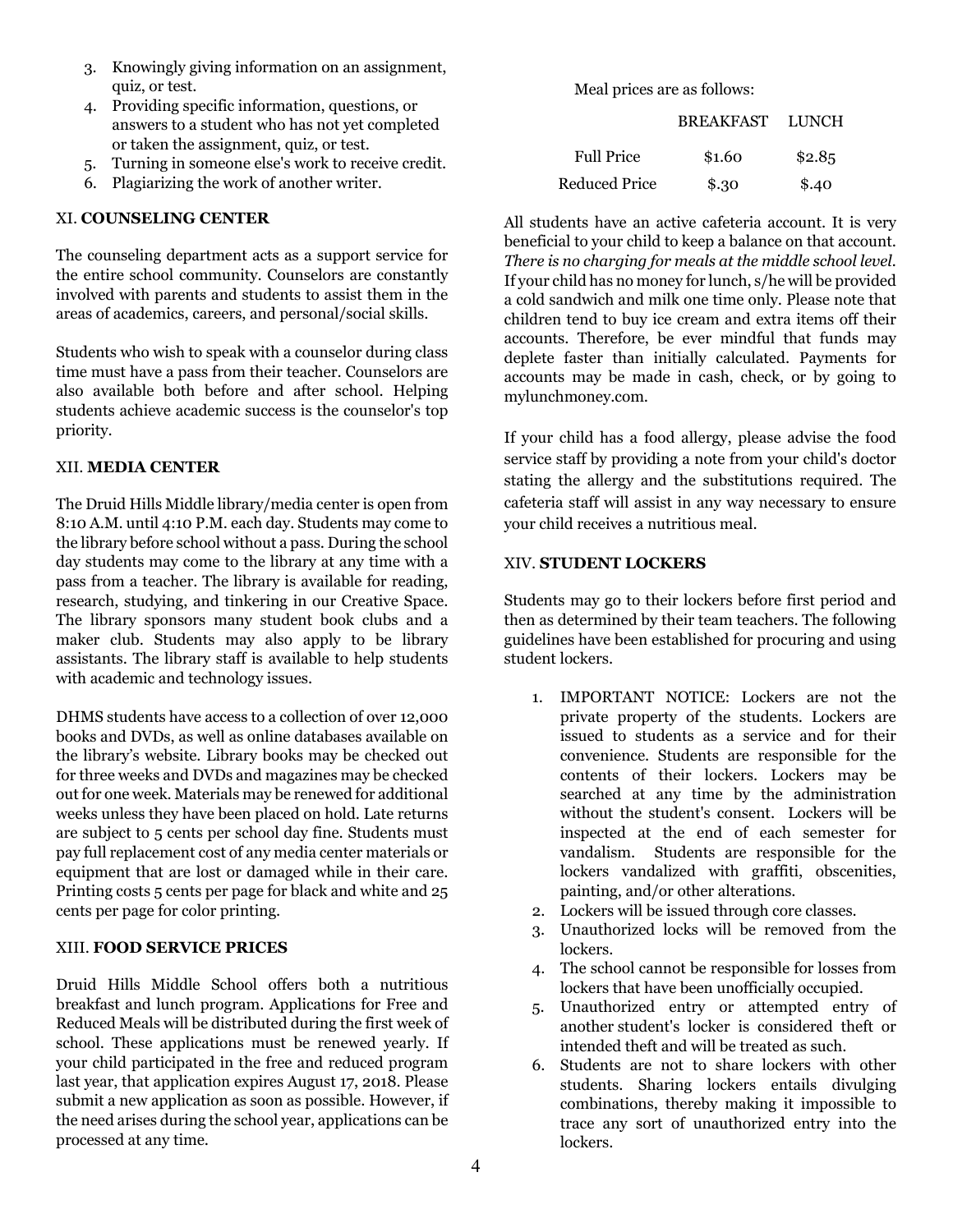- 7. The school is not responsible for losses from student lockers; therefore, students are urged not to place valuables in their lockers.
- 8. If you have any problems with your locker, you are to speak with your homeroom teacher and/or school administrator.

#### XV. **DISCIPLINE**

It is the administration's desire that all students have every opportunity to take advantage of the instructional and extracurricular activities offered at Druid Hills Middle School. Appropriate disciplinary action will be taken against any student who violates DeKalb County school rules that are set forth in the system's *Student Code of Conduct*. Additionally, students must comply with the classroom policies set forth by their teachers. The *Student Code of Conduct* student handbook and the individual teacher's classroom policies will be thoroughly discussed in all classes by the classroom teachers. Each student will receive a copy *of* the *Student Handbook* and the *Student Code of Conduct* during the first few days of school.

Students who are suspended from school - either in- school *or* out of school - may not attend nor participate in extracurricular activities during the period of suspension.

#### XVI. **DRESS GUIDELINES**

All students are to be reasonably dressed and groomed so as not to distract the attention *of* others, to cause disruption, or to interfere with the educational program or the orderly operations of the school. In addition, the following rules apply to both boys and girls:

- 1. Shorts may be worn only if they are of mid-thigh length or longer. Boxer-type shorts, swim trunks, soccer, biker shorts, leggings, jeggings, stretchy pants and pajamas are not acceptable. If the mentioned items are worn it must be with a top clothing that is fingertip length.
- **2.** Tank tops *for* boys and girls, strapless tops and dresses and thin straps (three fingers or wider) on top garments are not acceptable. See-through clothing of any kind must not be worn to school. Tops that expose the bare midriff are not appropriate
- **3.** Pants/shorts with holes above the fingertips must not reveal skin.
- 4. All pants must be worn waist high and must be belted *or* have elastic or a drawstring to ensure that the pants stay at the student's waist. Belts must be worn buckled. Multiple pairs *of* pants may not be worn to school.
- 5. Suggestive or obscene writing or symbols such as those that promote violence, drugs, sex, alcohol, or tobacco on clothing and/or jewelry are not appropriate.
- 6. Caps, hats, headbands, bandannas, headscarves, hoodies, and picks, *for* either males *or* females, are not to be worn in the building. Special permission is given by the principal to wear caps, hats, *or* Scarves *for* medical and/or religious reasons.
- 7. Shoes must be worn at all times. No bedroom slippers or bare feet are permitted. No flip flops, slides, between the toe shoes without heels (including thong shoes with straps), and bedroom shoes are permitted.
- 8. Sunglasses are not permitted during the school day.

We ask that all parents/guardians help us to ensure that appropriate student dress is maintained. Appropriate school dress is essential to a sound educational atmosphere.

#### XVII. **BUS TRANSPORTATION**

Any student may walk to his/her designated bus stop and ride to school. Information on bus schedules will be available on the DeKalb School District's web site, Registration Day, and in the counseling office during the school year. Students are permitted to ride only on their assigned buses. Students wishing to ride home with other students must have written permission from their parents and approval from the principal. The written permission note should be given to the front office secretary before the beginning of 1st period. When verified and approved, the student will be given a school issued bus pass to ride on an alternate bus. The same rules *of* conduct that apply in school will also be expected on the buses.

#### XVIII. **PARTICIPATION IN ATHLETICS**

Seventh and eighth-grade students may try out and, if selected, participate on Druid Hills Middle's football, basketball, track and field teams, cheerleading squad.

Beyond these five athletic groups, eighth-grade students, if selected, may participate in Druid Hills High School's athletic programs at the JV-team level.

#### XIX. **ATTENDANCE PROCEDURES ABSENCES**

Attendance at the middle school is taken by each period *and by* the day. Upon returning to school after an absence, the student must present a written statement from his or her parent or guardian stating the reason for the absence. Any absences that are longer than three (3) consecutive days require a physician statement to excuse the absence period. The student must give the note to the attendance office secretary before 1st period on the day that the student returns to school. The note will be verified as excused or unexcused, recorded, and kept on file in the attendance office for the remainder of the school year.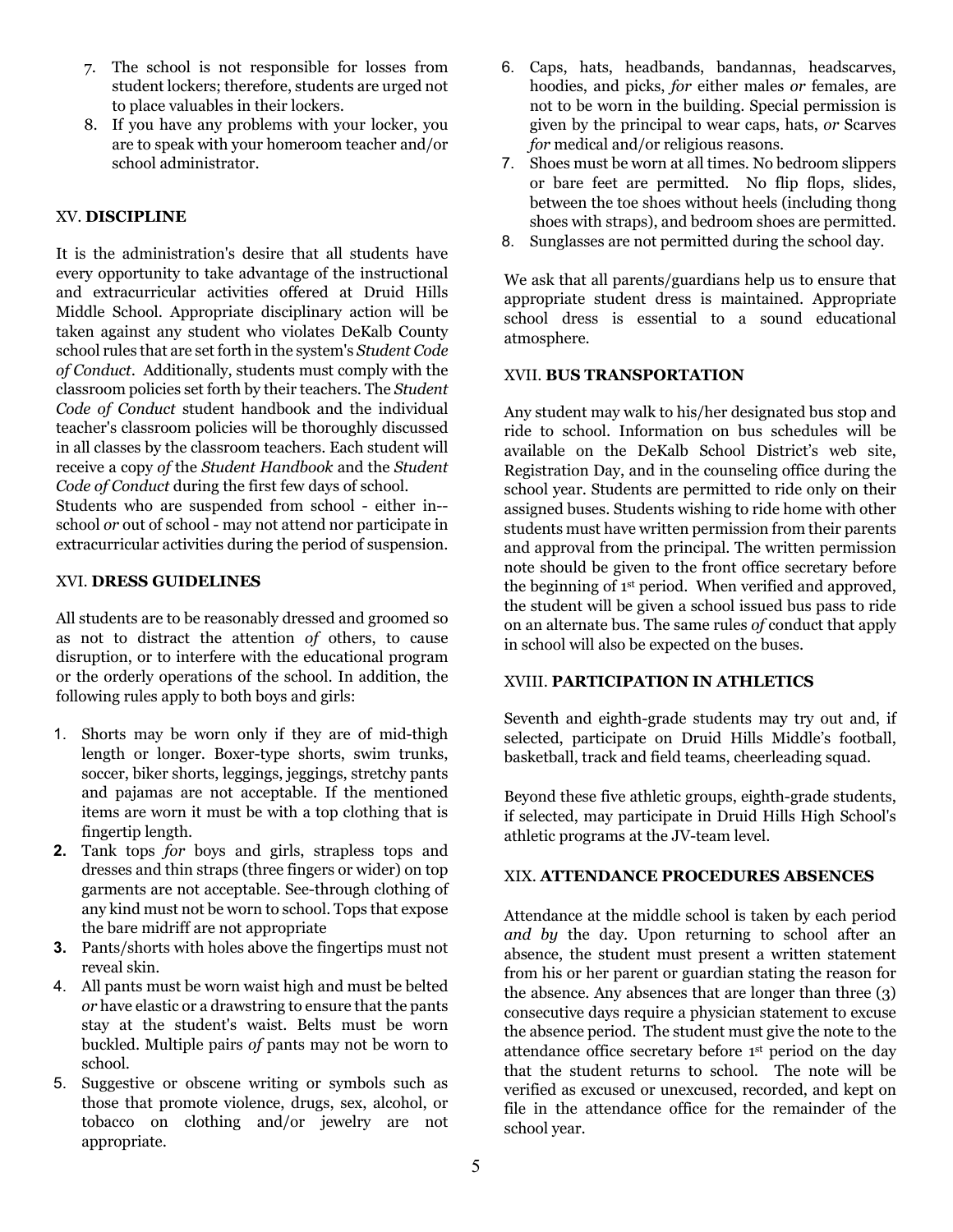Lawful (excused) absences are defined by Georgia Law as follows: *a) Illness; b) Death in immediate family; c) Religious Holiday; d) Instances in which attendance could be hazardous as determined by the DeKalb County School System; e) Service as a page in the General Assembly:; f) Visiting with a parent on military leave from active duty (please ask for details). Academic work missed due to lawful absences can be made up when the student returns to school. Students are responsible for arranging to make up the work they have missed during their absence.*

An unexcused absence from school or from any given class is a serious offense and will be dealt with following the necessary disciplinary procedures. Students who miss six (6) days of school without an excuse will be given a DCSS generated letter that should be signed by a parent/guardian and returned to the attendance office. This letter details the DCSS and state of Georgia attendance expectations.

#### XX. **CHECKING-IN PROCEDURE**

The school day at Druid Hills Middle begins at 8:50 AM. All students are expected to be in their classrooms at that time. Any student who is not in their classroom will be considered tardy and must check in with the attendance office. All students must be accompanied by a parent/guardian when checking in late, or they must have a signed note from the parent/guardian or a doctor stating the reason for the tardiness. This note will be verified by a telephone call to the parent/guardian. Any student arriving to school tardy (after the start of 1st period) must wait in the front school lobby and sign the tardy log. The attendance secretary will verify the tardy excuse and either give the student an excused or unexcused tardy pass to class, based on the guidelines listed below. Excused reasons for tardiness are the same as for absences: a) Illness (for tardies, this includes physician and dental appointments); b) Death in the immediate family; c) Religious Holiday; d) Service as a Page in the General Assembly; e) Instances in which attendance could be hazardous as determined by the Dekalb County School System; f) Visiting with a parent on military leave from active duty (please ask for details). Chronic tardiness will not be tolerated for any reason.

#### XXI. **CHECKING-OUT PROCEDURE**

In order for a student to be checked out, an authorized contact must come to the attendance office and present a government issued I.D. If the student's records do not list this person as an authorized contact, they will not be allowed to check the student out. Authorizations over the phone will not be accepted. No students will be checked out after 3:30 PM.

#### XXII. **MEDICATION**

The Nurse Wilson's clinic is located in the Attendance Office. If your child has a medical condition that requires them to take medications during the school day, a Dekalb County physician statement must be filled out by the student's physician. The statement and medication must be brought to the school by the parent. All medications are stored in a secure lock box. Students will report to the nurse's office at the time specified to take their medications. The Student Code of Conduct clearly defines that that no medication, whether prescribed or over the counter, may be in the possession of a student unless the guidelines and procedures have been followed. If a student has allergies (including food allergies) that could result in a life or death situation, documentation must be on file with the nurse. If you need any additional information, please contact Nurse Wilson at 678-874- 7701.

#### XXIII. **GETTING ALONG**

Some Things to Remember. . .

- 1. Always do your best do not settle for anything less!
- 2. Be sure to show respect to teachers and other adults around the school.
- 3. Make it a point to always be in the right place at the right time!
- 4. Use reasonable volume when talking. Yelling disturbs others.
- 5. Walk do not run through the halls and on school grounds. Always stay to your right when moving through the halls.
- 7. Realize that every student has a right not to be abused - physically or verbally.
- 8. Use proper language on school property.
- 9. Do your part to keep the school buildings and grounds neat and clean.
- 10. Use school property correctly. Remember that it is shared by all students and is the property of county taxpayers.
- 11. Leave at home items that don't belong at school.

#### XXIV. **IMPORTANT REMINDERS**

- 1. **INJURED STUDENTS ON CAMPUS:** Students are to report any injuries to a teacher or administrator. The parent will be contacted, and a decision will be made as to what further assistance is needed.
- 2. **MP3 PLAYERS, IPODS, CD PLAYERS, ELECTRONIC GAMES, HANDHELD GAMES, HEAD PHONES, BEEPERS, LASER**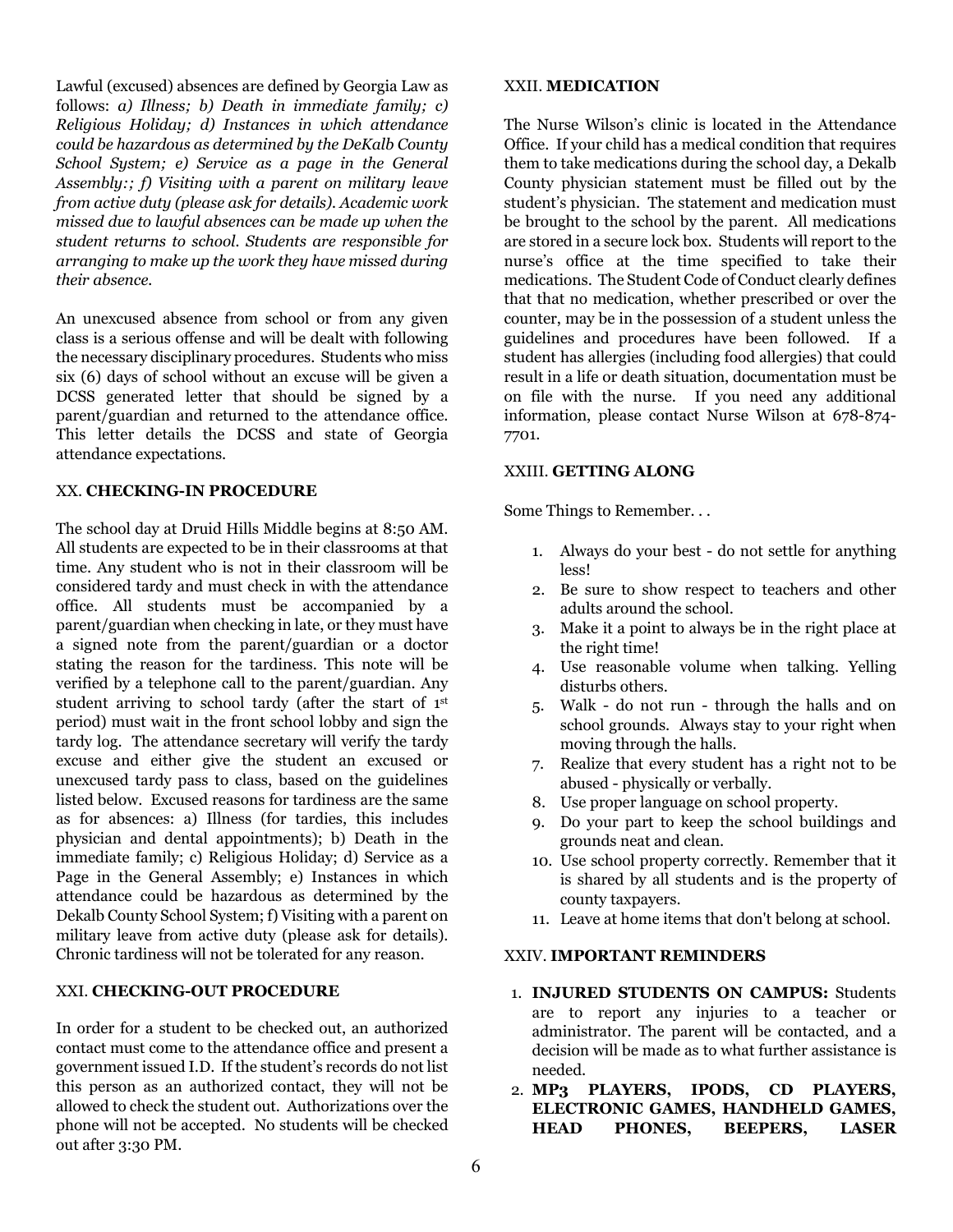**POINTERS, ETC.:** These items are not allowed on the school campus and will be taken from the student. The school will not be responsible for the above items.

- 3. **LOST/FOUND ITEMS:** Students should notify a teacher or administrator immediately if items are lost or found. Found items will be kept in the assistant principal's office and in the front office. Our campus supervisors will make every effort to locate lost items and return them to the student.
- 4. **VISITORS:** All visitors must report to the front office immediately upon entering the building. Parents wishing to observe in their students class(es) must meet with the grade-level administrator first. Visitors other than a parent/guardian are not allowed to attend school with students. In order to protect the instructional time and environment, we ask that visitors limit their classroom observation to 20 minutes.
- 5. **PHONE USE BY STUDENTS**: Students will be permitted to use the school's phones only in the event of illness or injury. Students will not be called from class for phone messages unless there is an emergency from a parent. If gifts, flowers, balloons, etc. are delivered to the school they will be held in the main office until the end of the school day at which time the student may pick them up. Please call the attendance office at 678-874-7611 if you have an emergency and need to reach a student. Students may possess cell phones on campus but may not display or use them during the school day.
- 6. **AFTER SCHOOL ACTIVITIES:** All students are asked to leave school after being properly dismissed. Students who remain after school must either be under the supervision of a coach/sponsor or a teacher. If a student is to remain after school for any reason, prior transportation arrangements need to be made. **Students must be picked up by 5:00 pm**.
- 7. **SELLING OF ITEMS:** Students may not sell items at school or on their way to or from school for personal profit or for fund-raising purposes (such as church, athletic, civic). Financial disposition between students and his/her fundraising organization will not be the school's responsibility.
- 8. **BOOK BAGS:** Book bags may be used to carry books to and from school. However, once a student arrives at DHMS, all book bags are to be stored in the students' assigned lockers. Book bags may not be taken to class, to lunch, to physical education, or carried in the hallways.
- 9. **OUTSIDE FOOD:** Students may not have commercial restaurant food delivered to the cafeteria.
- 10. **VALUABLES:** Students are not to bring valuables, expensive jewelry, or large sums of money to school.
- 11. **GAMBLING or BETTING**: Gambling, betting, or related activities are not permitted on the school

campus or at any school function.

- **12. MEDICATIONS**: If a student needs prescription medication during the school day, he/she should take the medicine to the counseling office. Parents must complete an authorized release form. Asthma inhalers may be kept by students on their person with a doctor's prescription on file in the counseling office. **NO NONPRESCRIPTION MEDICINE MAY BE KEPT AT SCHOOL FOR ANY REASON.**
- 13. **HALL PASSES:** During class time, a student may not be in the hall without an official school hall pass from the teacher.
- 14. **PEP RALLIES AND ASSEMBLIES:** All pep rallies and assemblies are part of the school's educational program. Students are expected to attend and to participate in these activities. Appropriate respect and behavior are required.
- 15. **THREATENING BEHAVIOR:** No student is permitted to make any kind of threatening statement - written or spoken - or gesture toward any student, faculty, or staff member of Druid Hills Middle School. All threats will be considered serious and dealt with in accordance with DeKalb's *Student Code of Conduct.*
- 16. **RUNNING IN THE BUILDING**: At no time are students permitted to run in the building. This very dangerous practice will be dealt with as a school disturbance with serious disciplinary consequences.
- 17. **BUSINESS TRANSACTIONS**: All business transactions of a monetary nature must be receipted through school funds, other than those dealing with the cafeteria.
- 18. **MASK POLICY**: Due to the pandemic, masks are required for all students in the school building, on the school bus, in the locker room, and clubs that meet indoors. Masks are optional for activities held outside.

#### **Frequently Called Phone Numbers**

| FAX Number:        | 678-874-7610 |
|--------------------|--------------|
| Main Office:       | 678-874-7602 |
| Counseling Office: | 678-874-7632 |
| Attendance Office: | 678-874-7620 |
| Registrar:         | 678-874-7606 |
| Media Center:      | 678-874-7634 |
| Cafeteria:         | 678-874-7636 |
| Nurse:             | 678-874-7701 |
|                    |              |